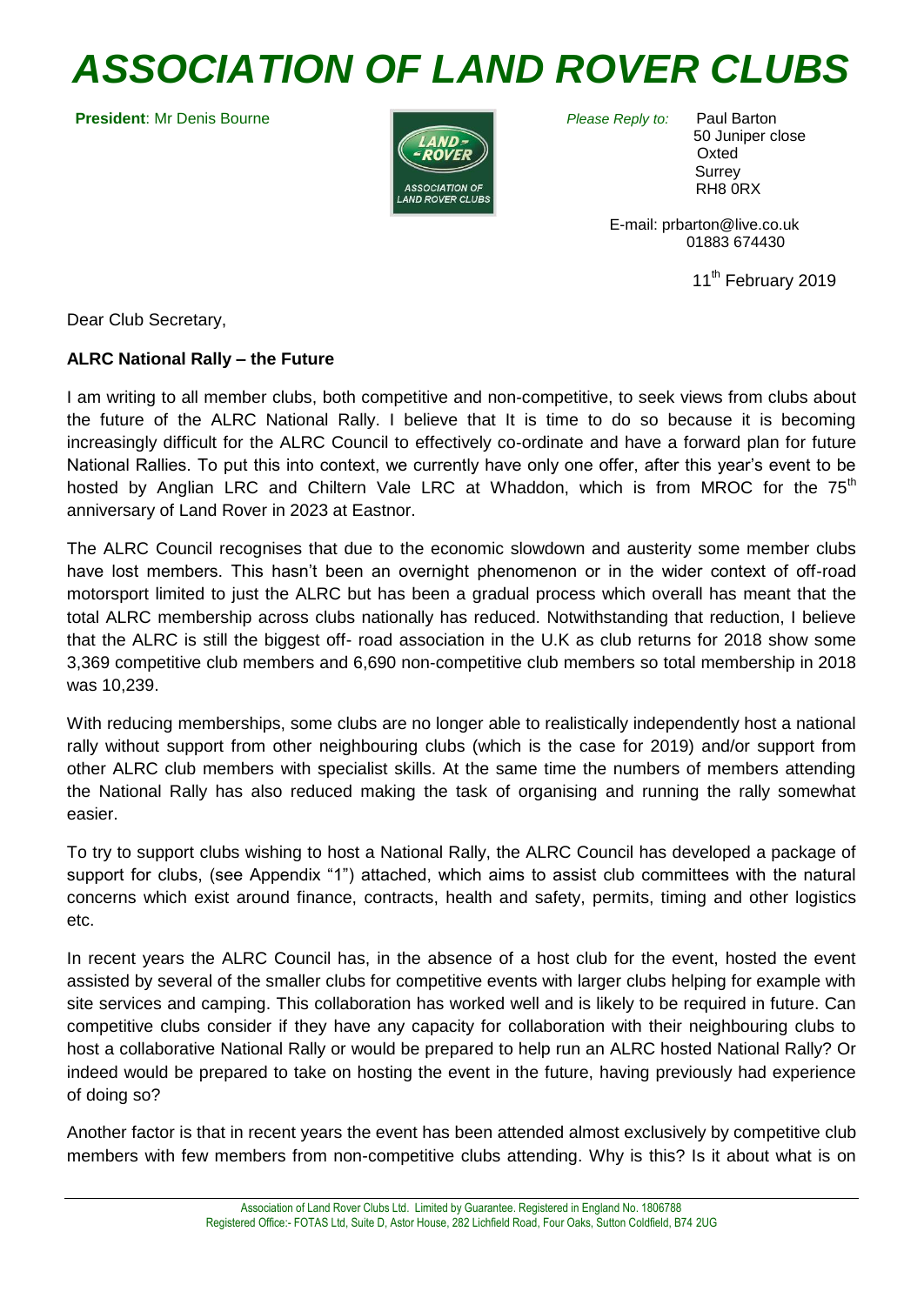offer at a National Rally? Can this be changed? What is needed to persuade non-competitive members to attend?

On collaboration, could a future National Rally model be successfully based on a regional collaborative effort across say the south west clubs, the south east clubs, the home counties north and east, the northern clubs and the far north clubs? Views welcome please

I do realise that the most significant factor in recent years has been the loss of suitable land for national rallies. If you or your club are aware of land suitable for a National Rally, then please let us know. If clubs are aware of suitable land but do not wish to run a National Rally on it please could you let us know as it could, with the local club's permission, be used for an ALRC hosted event.

Finally, I realise there are and have been traditions surrounding the National Rally especially in terms of competitive events. Should these change? Would an approach towards the format of two-day competitive events provide better value for money for competitors and thereby encourage attendance?

Should some competitive events be dropped from the programme?

Would a move towards the event becoming partly a Land Rover Show boost attendance from noncompetitive clubs?

What is it that members want from the ALRC National Rally?

Please help the ALRC Council to put together a strong forward plan for future National Rallies.

I will be raising this issue at the forthcoming ALRC Annual General Meeting to be held on 16<sup>th</sup> March at the Ibis Hotel, Dirft East, Parklands, Crick, Rugby NN6 7EX.

Please feel free to respond to Simone or myself.

Many thanks

PR Barton

Paul Barton

ALRC Chairman For and on behalf of The Association of Land Rover Clubs.

C<sub>c</sub>: Post to Club Secretaries Email to: ALRC Council All member club secretaries & delegates S&ORC / LBS

Attached Appendix "1"